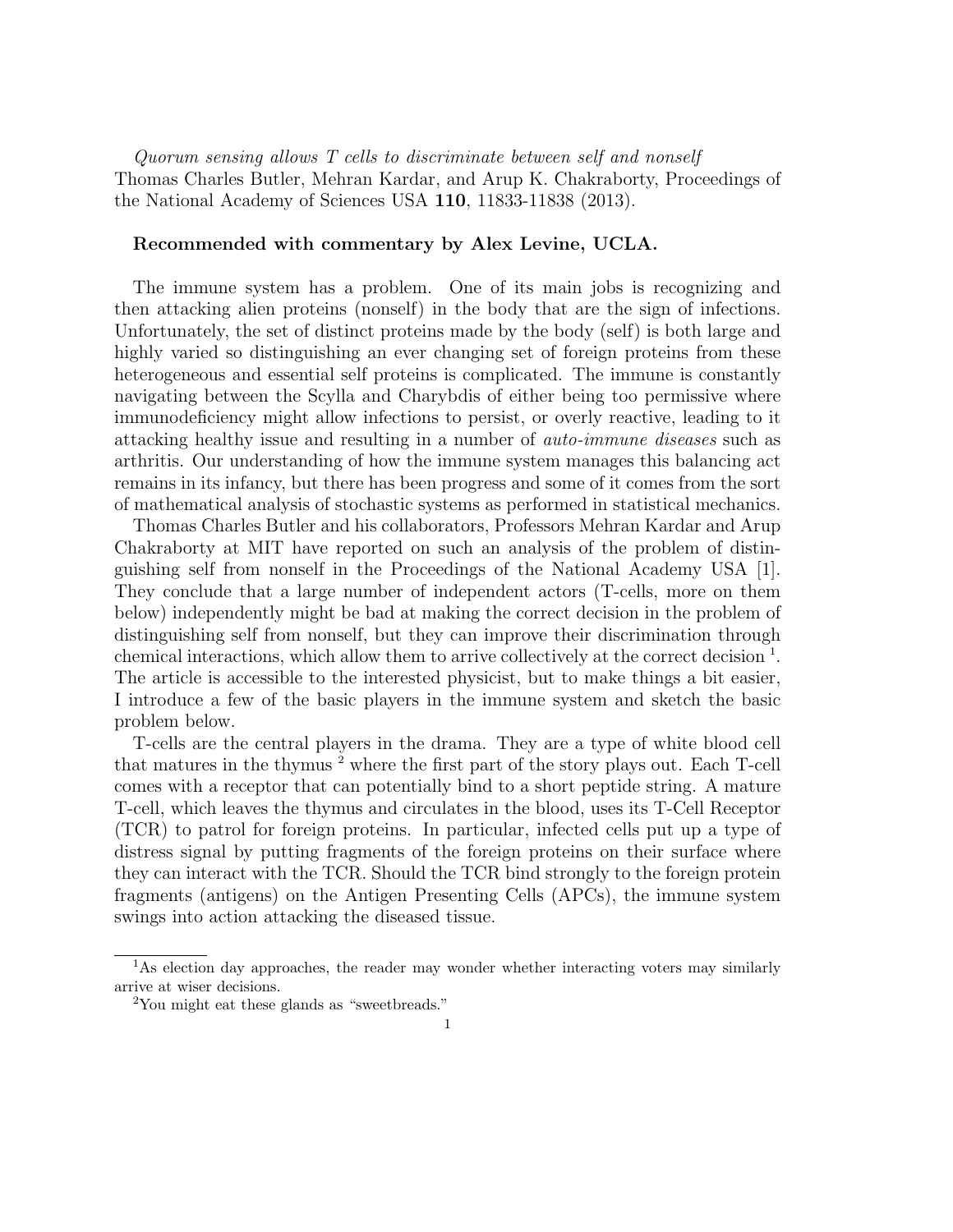Since the immune system cannot start at birth with a complete library of all potentially dangerous foreign proteins that one might face, the TCRs are built stochastically. The immune system continually shuffles a very large set of genetic cards to build a random set of TCRs. The molecular biologist, Prof. Susumu Tonegawa made fundamental contributions to our understanding of the underlying process of  $V(D)J$ or somatic recombination needed to keep reshuffling the deck [2].

But a random set of detectors alone is not sufficient. The mix and match process of making TCRs generates many receptors that bind strongly to self protein fragments that cells display as well. To try to prevent these bad actors from getting out and attacking the body, all maturing T-cells are presented an array of self-peptides. If the new T-cells bind too strongly to any of these, they are eliminated. But this negative selection in the thymus is imperfect: each T-cell is actually exposed to a small fraction of self-peptides. The failure of screening against self-peptide response is evident from experiments that show that many T-cells, even in healthy individuals, bind some self-peptides. The authors understand this as follows: If the probability of T-cell binding and activation is  $p$ , then thymic selection against M self-peptides out of a repertoire of  $N \ll M$  self-peptides, puts the probability of a T-cell reacting inappropriately to the self peptides at  $p(1-\frac{M}{N})$  $\frac{M}{N}$ ) = px. But there are  $T \sim 10^6$ different T-cell receptors on the loose, making the probability of full avoidance of autoimmunity problems a minuscule

$$
(1 - px)^{TN} \simeq \exp(-xpTN) \sim 10^{-4}
$$

for reasonable estimates of the various parameters. They may say at NASA that "Failure is not an option!" Here it seems to be inevitable.

How does this not lead to auto-immune disease? The answer appears to be quorum sensing. When activated, T-cells secrete a chemical (IL-2) that, when it reaches a threshold concentration, simulate other T-cells to act. By modulating the vigor with which T-cells respond to peptide binding and to this chemical, they can set a threshold number or quorum for mounting a full immune response to a particular peptide sequence. As described in the text, the combination of thymic selecting making it less likely for a T-cell to respond to self versus nonself and by setting the quorum necessary for collective action to the right size, the immune system may indeed sail safely between the dangers of immunodeficiency and auto-immune disease. They authors conclude with suggestions for testing this quorum rule by interfering in various ways with the chemical communication between the T-cells.

This is certainly not the end of the story. The immune system holds on to many of its secrets still, but, based on the work of Butler and collaborators, one imagines that at least some of these secrets are well explored using techniques pioneered in statistics and statistical physics.